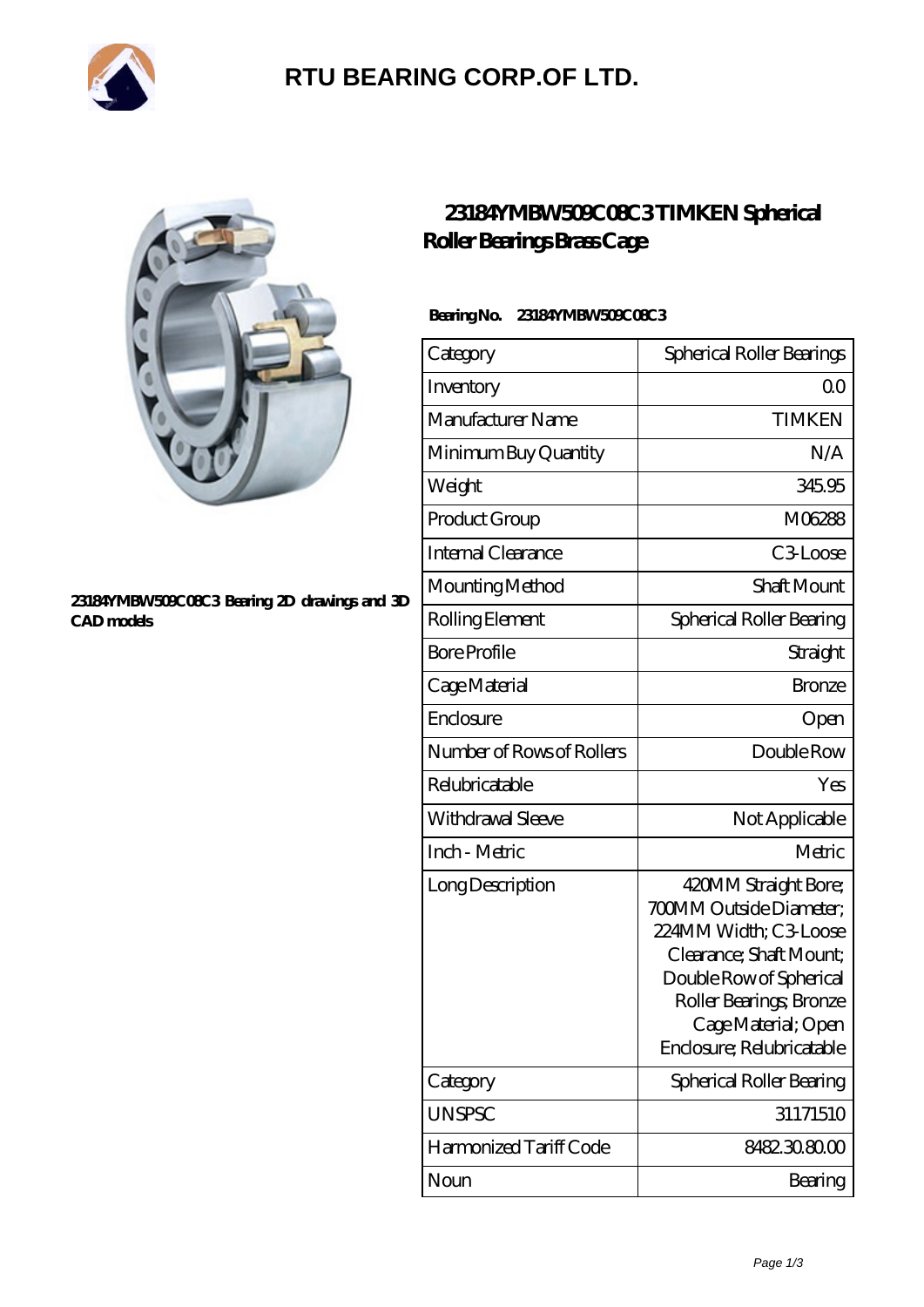

### **[RTU BEARING CORP.OF LTD.](https://arkcalledearth.org)**

| Keyword String                                 | Spherical                                          |
|------------------------------------------------|----------------------------------------------------|
| Manufacturer URL                               | http://www.timken.com                              |
| Manufacturer Item Number                       | 23184YMBW509C08C3                                  |
| Weight/LBS                                     | 762                                                |
| Adapter Part Number                            | Not Applicable Inch   Not<br>Applicable Millimeter |
| B                                              | 8819Inch   224 Millimeter                          |
| $\mathbf d$                                    | 16535 Inch   420 Millimeter                        |
| D                                              | 27.559Inch   700Millimeter                         |
| Design Unit                                    | <b>METRIC</b>                                      |
| Bearing Weight                                 | 350.800Kg                                          |
| CageType                                       | <b>YMB</b>                                         |
| <b>UPC Code</b>                                | 087796188877                                       |
| d - Bore                                       | 420.000mm                                          |
| D - Outer Diameter                             | 700.000mm                                          |
| B - Inner Ring Width                           | $224$ mm                                           |
| <b>B</b> - Outer Ring Width                    | 224000mm                                           |
| R - Inner Ring To Clear<br>Radius <sup>1</sup> | $5000$ mm                                          |
| r - Outer Ring To Clear<br>Radius <sup>2</sup> | $5000$ mm                                          |
| da - Inner Ring Backing<br>Diameter            | 480.000mm                                          |
| Da - Outer Ring Backing<br>Diameter            | 636.000mm                                          |
| CO-Static Radial Rating                        | 9640000N                                           |
| C1(2) - Dynamic Radial<br>Rating (Two-Rows)    | 572000N                                            |
| e - ISO Factor <sup>3</sup>                    | 0.31                                               |
| YO- ISO Factor <sup>4</sup>                    | 221                                                |
| Y1 - ISO Factor <sup>5</sup>                   | 32                                                 |
| Y2 - ISO Factor <sup>6</sup>                   | 216                                                |
| Reference Thermal Speed<br>Rating (Grease)     | 440                                                |
|                                                |                                                    |